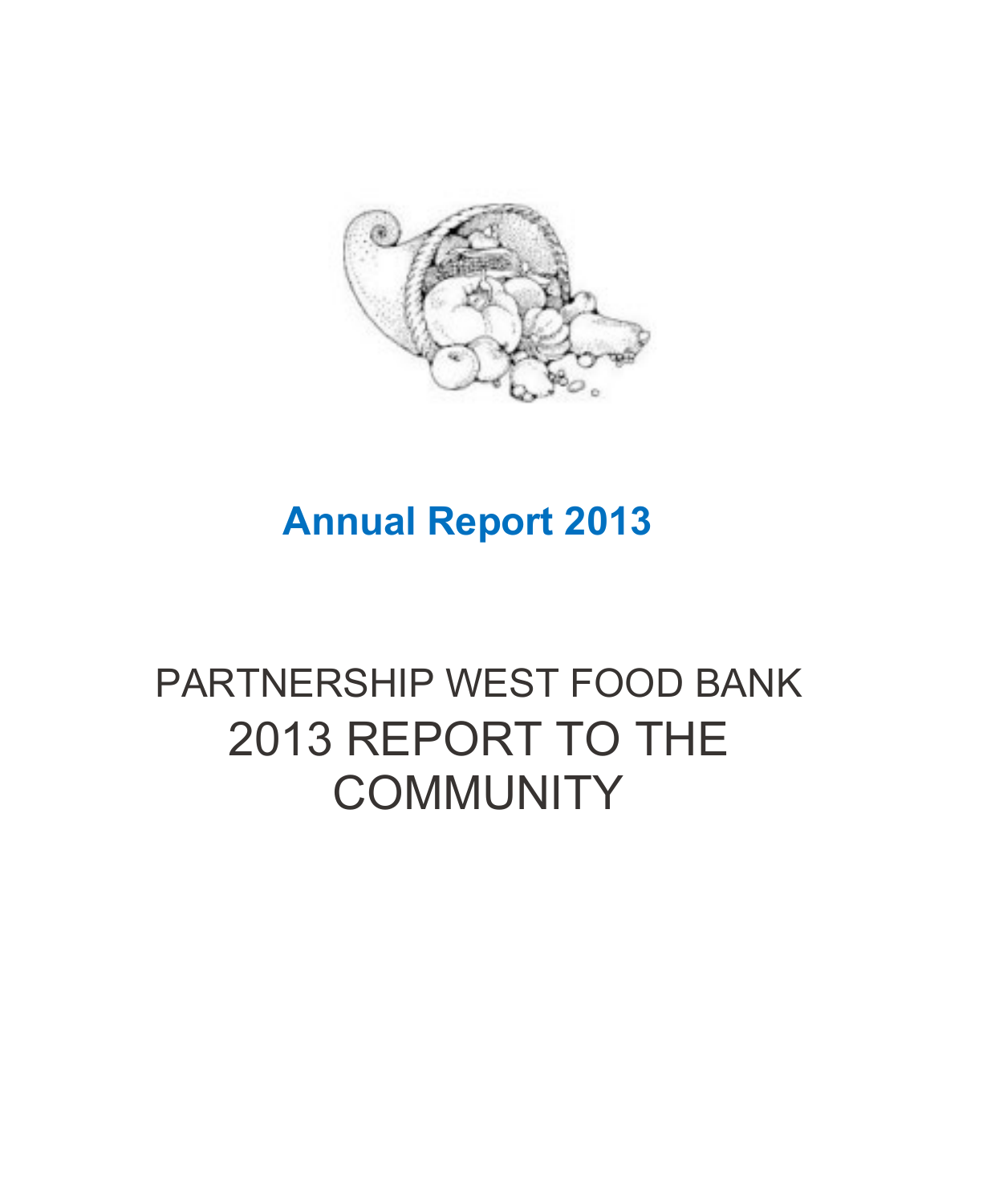### **Overview**

Our mission is to serve the needs of the community of Burlington by providing emergency food to residents in need and to co-ordinate food and financial donations from local churches, organizations and individuals. Our mission has not changed and will continue to be the basis of how we handle the trust of the community in the coming years.

We are often asked, who uses Partnership West. The easy answer is that they are people who need help. A better definition would be: "they are single parents, they are elderly, they are young, they live below the poverty line, they suffer from mental or physical illnesses, they are underemployed or unemployed, they may or may not live in a home they are new families to Canada, and they need assistance. Other than that, they are like us.

Each March, the Ontario Association of Food Banks does a food count. They ask the member food banks across Ontario to provide a picture of the number of people fed during the month. Frankly, in such a rich country, the numbers are staggering; 376,000 people used a Food Bank last March of whom 131,000 were children.

Look at it another way, the number of people in Ontario who depended on food banks in 2013 is more than twice the population of Burlington.

These numbers are reflected in our activity at Partnership West. This past year, our Food Bank provided some 7,200 people with food and other health related products. In addition, we worked with a number of churches and other agencies to support outreach programs within Burlington. Too, add the fact that other Food Banks also contribute to feeding people within the community means that the need goes way beyond Partnership West. To put your contributions to Partnership West in a different light, financial and food donations provided over 220,000 meals in 2013. A real success for our donors. Without the on-going commitment of the community we would not have met this need.

Partnership West receives no government monies, grants or food donations. We only survive on the kindness of the community; from churches to individuals, from the corporate sector to various associations, from schools to service clubs.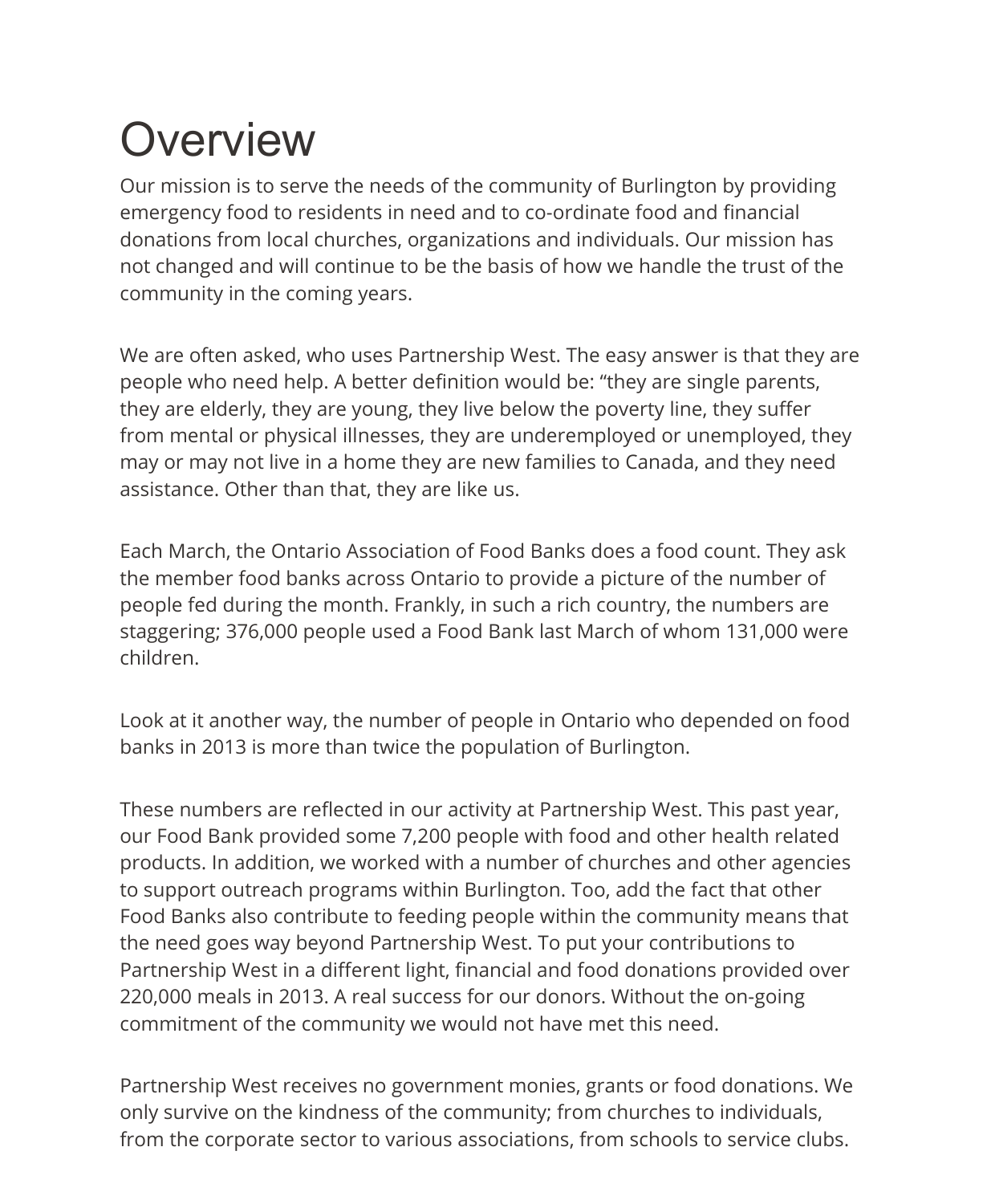All of you make the difference. We are proud of our accomplishments as an agency that tries hard to reduce hunger within our Burlington community and pledge to continue to work hard to use the resources provided by you in the most effective way possible.

## Our Community – Our Thanks

We are grateful to those individuals who fill our donor bins at the various grocery stores each and every week. You have no idea how these donations add up and how they help us meet the needs of our clients.

An example of "Commitment to Community" is an individual who provides us with some 1,000 pounds of beef on an annual basis. This individual quietly helps feed the needy. One of many caring people.

We are thankful to the various schools across the city who run food drives during the school year. Too, we are thankful for the time and effort of many students who provide assistance in sorting donations. As an example, Notre Dame High School have provided in excess of 5,000 hours of community service at our location over the past fifteen years. That is called "Commitment to Community".

We are thankful to various groups such as the Burlington Old Timers Hockey Association who have partnered with us by collecting food at the rinks every week and providing a large financial donation each and every year for the past twenty years. That is called "Commitment to Community".

What can we say about Tim Hortons and their Smile Cookie Campaign? \$ 42,869 is a large amount of money or to put it another way, a large amount of dough. We used these funds to provide a snack pack program for school age children. We provided some 2,300 snack packs in 2013. This means that children had fruit cups, granola bars, raisins, cheese snacks and juice boxes for lunch and recesses. Many of our clients have pointed out what an impact it has had on school lunches.

We are thankful for the 6,000 plus hours of service provided by our volunteers in 2013. They sort cans and dry goods, they pick up food from different locations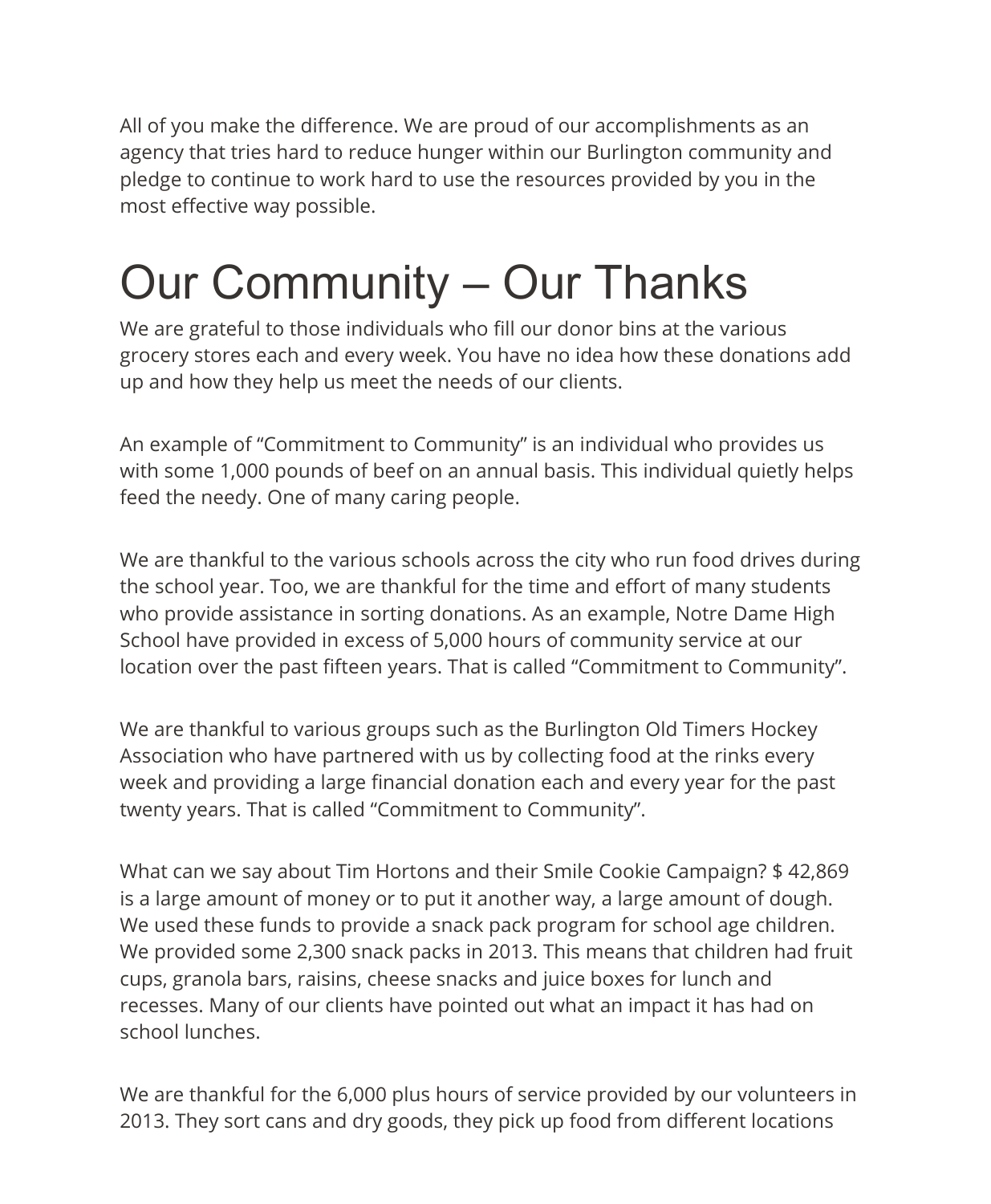across the city, they wash floors, and they stock shelves and help people shop. We would not be able to function without you. Our thanks.

During the year there are two major community food drives, with one at Easter and the other at Thanksgiving. These food drives are organized and promoted by Burlington Food Share, a long standing partnership between us and the Salvation Army with donations of food being facilitated with the cooperation of local grocery stores and city Fire Stations

These are only a few examples of the support we receive from the community at large. Our web site details the names of many of our donors. Too, many ask that we not publicize their kind donations.

Needless to say, we appreciate what everyone has done in our Community and are hopeful you will be in a position to assist again in 2014.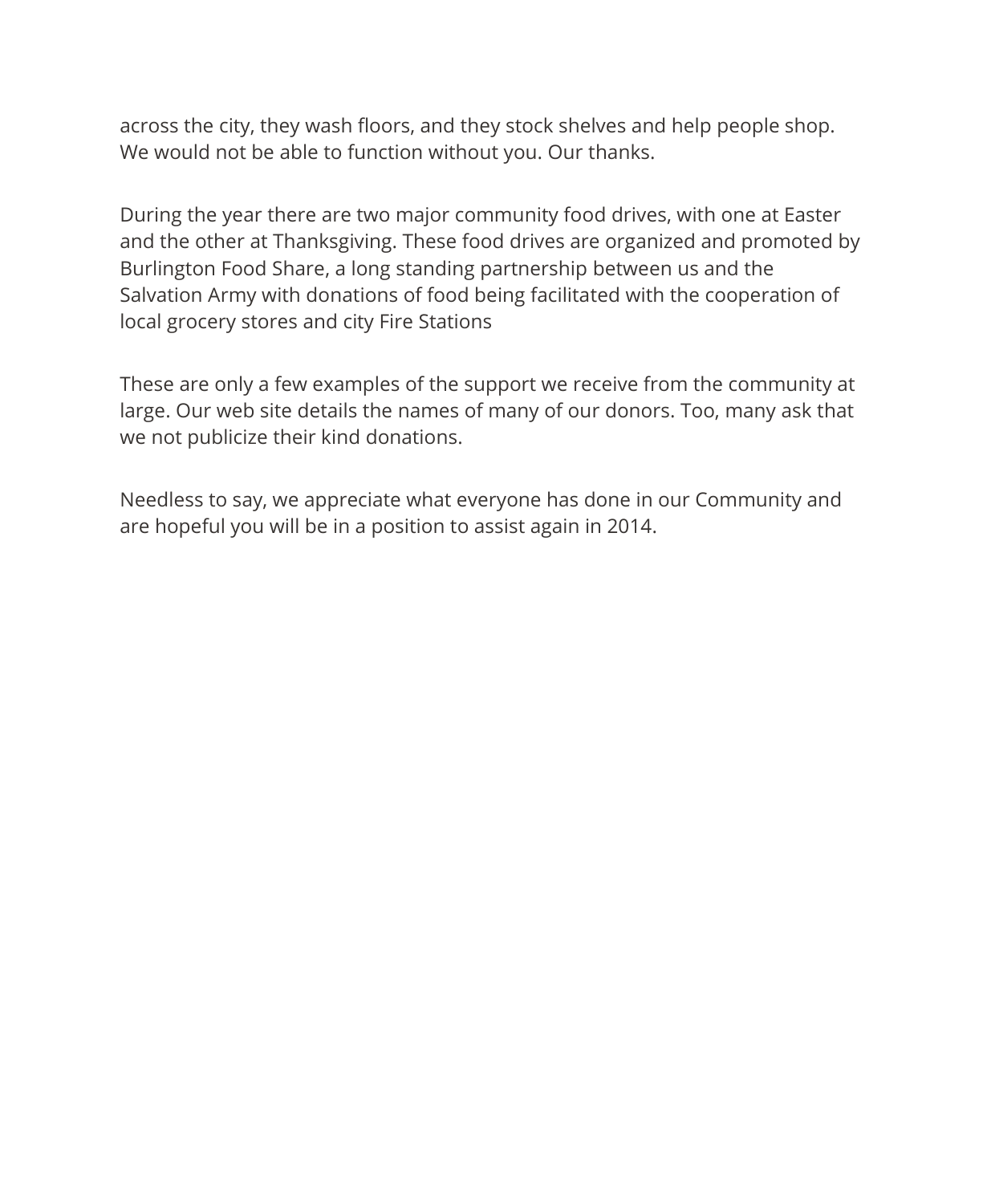# Key Changes in 2013

Our Board focused on a number of key areas in 2013. These included:

1. A major initiative for Partnership West in 2013 was the opening of a second food bank located at St. Christopher's' Church on Guelph Line. For the past number of years, we have been aware of the need for a more centralized food bank location. St. Christopher's stepped forward and have included us as part of their "Open Door" initiative. We invested in a new stand-alone portable building and duplicated the client service program. The end result is that clients could use either facility.

We were finally able to open the facility in mid-October and fully expect the location to provide access to people who found our main location difficult to access.

2. A complete re-write of our web site. Our old site was tired, not as up-to-date as it needed to be for both donors and clients. The current site is still young and will be maintained on an on-going basis. It will have a significant impact on our ability to get our message across to our community.

Our sincere thanks to David Roberts and his team at Glacier Digital who spent many hours preparing the site.

- 3. We continued to work with various churches on providing weekly meals for those in need. In 2013, we estimate that with food and financial support from Partnership West, some 20,000 plus meals were provided. We see this as a growing trend in 2014.
- 4. The Food Bank worked on expanding relationships within the community. We provided food for a number of cupboards and began building relationships with other social agencies. We have set the groundwork
- 5. We worked with the Burlington Eagles on their wonderful food drive and as a result received some 20,000 pounds for our clients. They call the food drive "the gift of giving back community food drive". They sure do that and we will continue to partner with them in the future.
- 6. We started a test breakfast program at a local high school. This program, described as successful by the Principal, provided some 300 breakfasts in the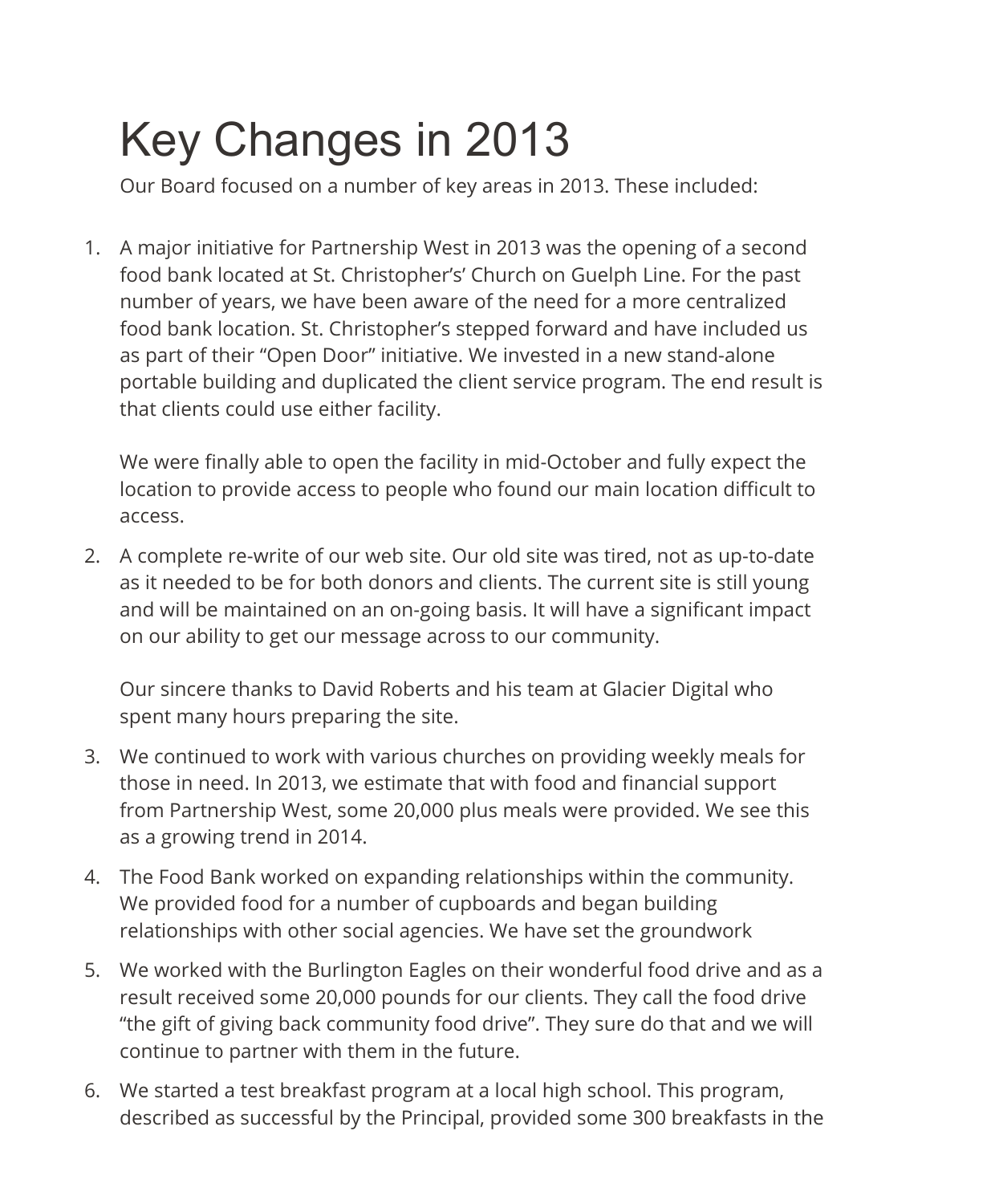first two months of operation will continue to the end of the current school year.

7. The Board started a review of its current approach to governance, financial controls as well as developing a long-term strategic plan that will permit the agency to be a viable option for those in need for as long as necessary.